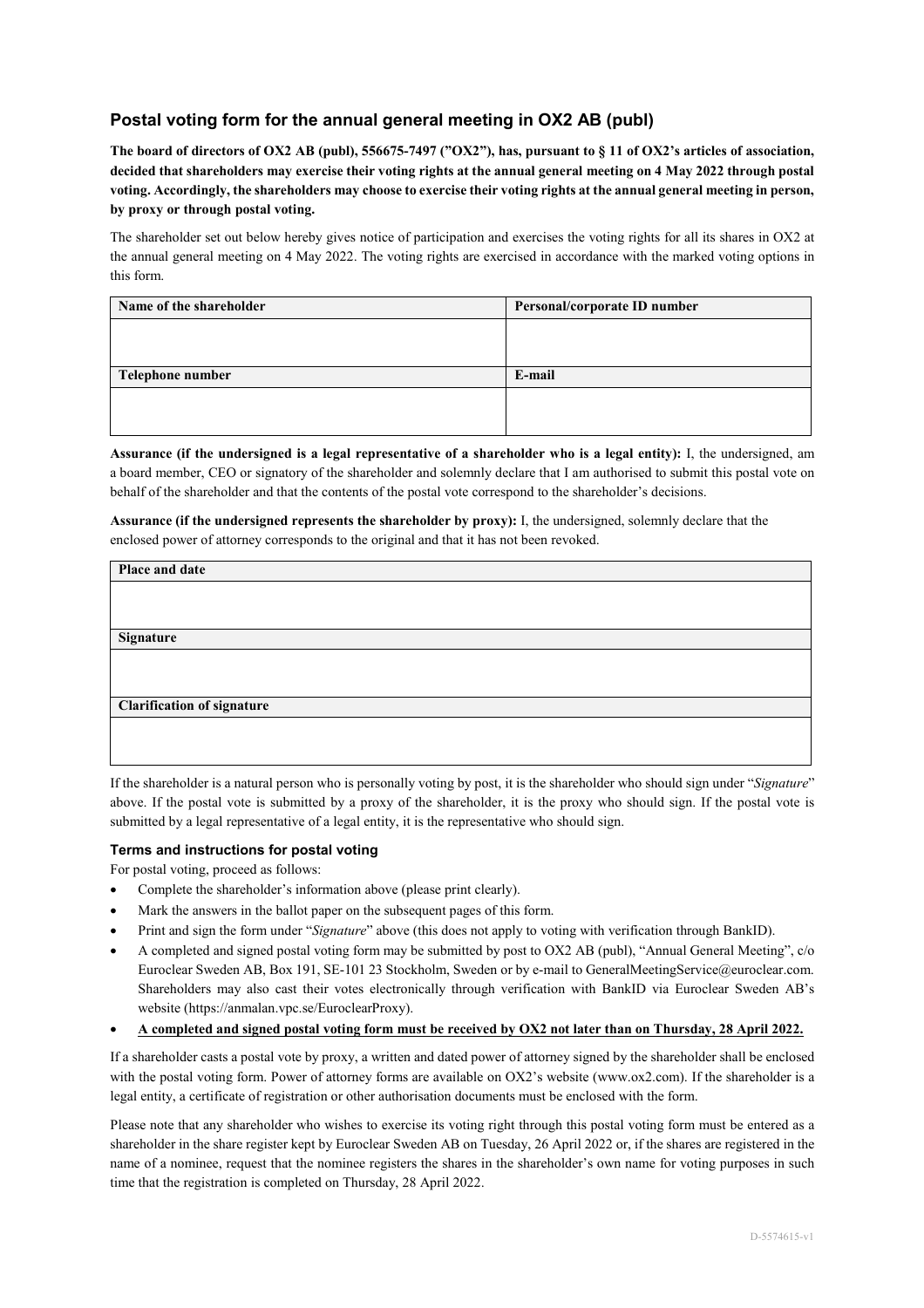In the following section, the shareholder may state how it wishes to vote in respect of matters that are included in the proposed agenda in the notice of the annual general meeting. The notice contains proposed resolutions for some of the matters included in the proposed agenda. Selection of the answer alternative "Yes" means, where applicable, that the shareholder votes yes to the proposed resolution that is included in the notice and selection of the answer alternative "No" means, where applicable, that the shareholder votes no to the proposed resolution that is included in the notice. Selection of the answer alternative "Abstain" means, where applicable, that the shareholder abstains from voting in respect of the matter. The shareholder may not make a vote conditional or submit other instructions to OX2 through this form. If the shareholder has provided the form with special instructions or conditions, or changed or made additions in the pre-printed text, the postal vote is invalid in its entirety.

OX2 will only consider one postal voting form per shareholder. If a shareholder submits more than one postal voting form, OX2 will only consider the most recently dated form. If two forms have the same date, OX2 will only consider the form latest received by OX2. Incomplete or incorrectly completed postal voting forms may be disregarded.

Shareholders who wish to revoke a submitted postal vote and instead exercise their voting right by attending the annual general meeting in person or by proxy must notify the secretariat of the annual general meeting before the annual general meeting opens.

The notice of the annual general meeting, the nomination committee's and the board of directors' proposals for resolutions and other documents that OX2 must provide in accordance with the Swedish Companies Act and the Swedish Code of Corporate Governance prior to the annual general meeting are available on the company's website (www.ox2.com).

For information on how personal data is processed in connection with the annual general meeting, please refer to the privacy notice on Euroclear Sweden AB's website (https://www.euroclear.com/dam/ESw/Legal/Privacy-notice-bolagsstammorengelska.pdf).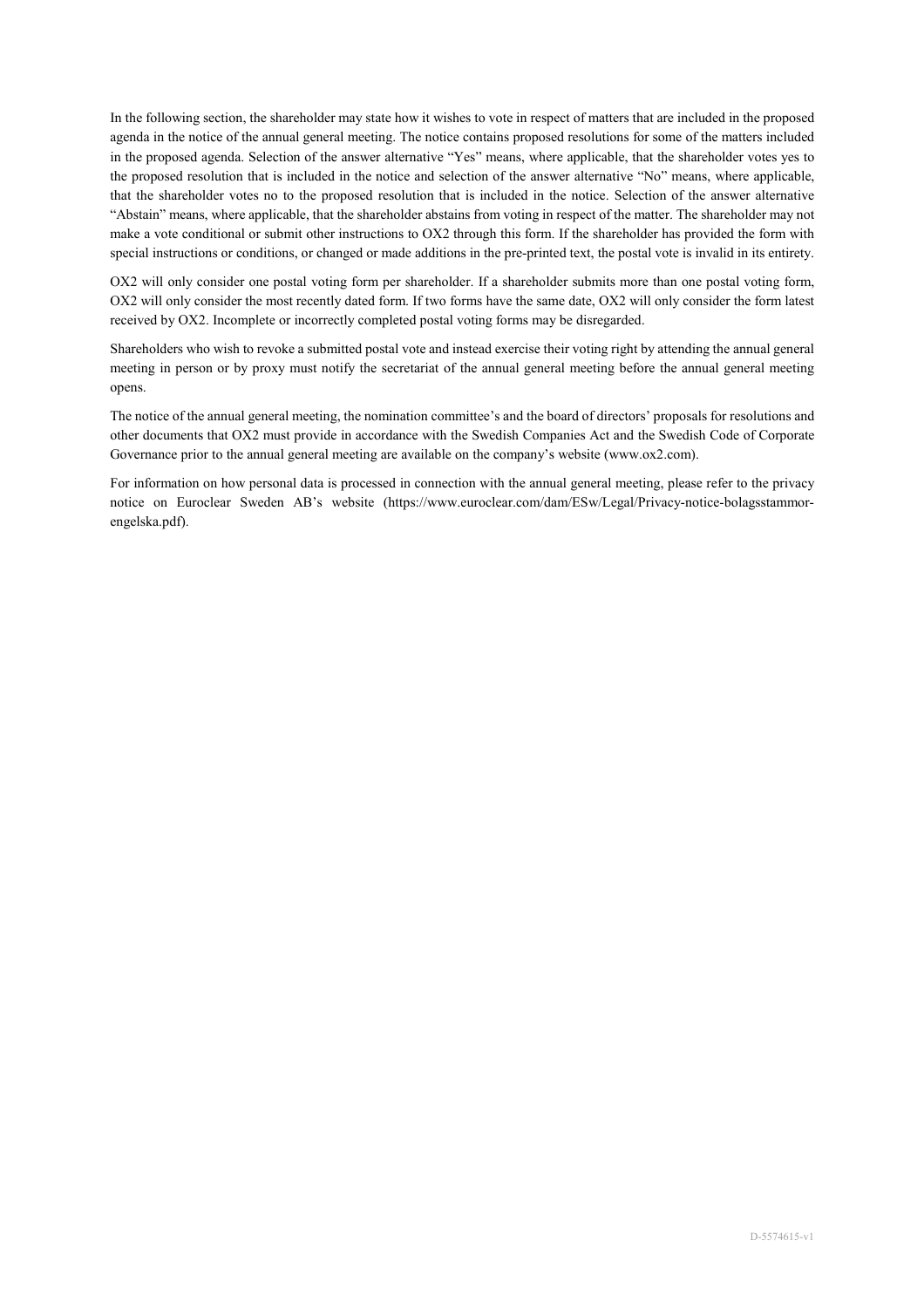## **Ballot for postal voting at the annual general meeting in OX2 on Wednesday, 4 May 2022**

The voting options below refer to the proposals that are included in the notice of the annual general meeting and that are available on OX2's website.

| Item on the proposed agenda                                                                         | Yes          | N0     | Abstain           |
|-----------------------------------------------------------------------------------------------------|--------------|--------|-------------------|
| 1. Election of the chairman of the annual general meeting                                           |              | ∐      |                   |
| 2. Preparation and approval of the voting list                                                      |              | $\Box$ | $\Box$            |
| 3. Approval of agenda                                                                               | $\mathsf{L}$ | П      | П                 |
| 4. Election of one or two persons to verify the minutes                                             | П            | □      | П                 |
| 5. Resolution on whether the annual general meeting has been duly convened                          | □            | $\Box$ | П                 |
| 7. (a) Resolution on adoption of the income statement and the balance sheet as                      | $\perp$      | Ш      | $\Box$            |
| well as the consolidated income statement and the consolidated balance sheet                        |              |        |                   |
| 7. (b) Resolution on disposition of the company's profit as shown in the adopted<br>balance sheet   | $\Box$       | П      | П                 |
| 7. (c) Resolution on discharge of liability of the members of the board of                          |              |        |                   |
| directors and the managing director                                                                 |              |        |                   |
| Johan Ihrfelt (chairman)<br>(i)                                                                     | $\mathsf{L}$ | L      |                   |
| Thomas von Otter (board member)<br>(ii)                                                             | П            | П      | $\Box$            |
| Anna-Karin Eliasson Celsing (board member)<br>(iii)                                                 | П            | $\Box$ | П                 |
| Niklas Midby (board member)<br>(iv)                                                                 | $\Box$       | $\Box$ | П                 |
| Petter Samlin (board member)<br>(v)                                                                 | П            | П      | П                 |
| Jan Frykhammar (board member)<br>(vi)                                                               | П            | $\Box$ | П                 |
| Malin Persson (board member)<br>(vii)                                                               | □            | $\Box$ | $\Box$            |
| (viii) Ann Grevelius (board member)                                                                 | П            | П      | П                 |
| Paul Stormoen (managing director)<br>(ix)                                                           | П            | П      | П                 |
| 7. (d) Resolution on approval of the remuneration report                                            | $\Box$       | П      | П                 |
| 8. Determination of the number of members of the board of directors and auditors                    |              |        |                   |
| Determination of the number of members of the board of directors<br>(a)                             | $\Box$       | □      | $\vert \ \ \vert$ |
| Determination of the number of auditors<br>(b)                                                      | П            | П      | $\mathsf{L}$      |
| 9. Determination of the fees to be paid to the members of the board of directors<br>and the auditor |              |        |                   |
| Determination of the fees to be paid to the members of the board of<br>(a)<br>directors             | П            | $\Box$ | $\Box$            |
| Determination of the fees to be paid to the auditor<br>(b)                                          | $\Box$       | □      | $\mathsf{L}$      |
| 10. Election of the members of the board of directors and the auditor                               |              |        |                   |
| Election of members of the board of directors                                                       |              |        |                   |
| Johan Ihrfelt (re-election)<br>(a)                                                                  | $\mathsf{L}$ | $\Box$ | $\mathsf{L}$      |
| Thomas von Otter (re-election)<br>(b)                                                               | $\Box$       | $\Box$ | $\Box$            |
| Anna-Karin Eliasson Celsing (re-election)<br>(c)                                                    | П            | П      | $\Box$            |
| Niklas Midby (re-election)<br>(d)                                                                   | П            | Ш      | ப                 |
| Petter Samlin (re-election)<br>(e)                                                                  | $\Box$       | $\Box$ | $\Box$            |
| Jan Frykhammar (re-election)<br>(f)                                                                 | П            | П      | $\Box$            |
| Malin Persson (re-election)<br>(g)                                                                  | □            | Ш      | $\Box$            |
| Ann Grevelius (re-election)<br>(h)                                                                  | $\Box$       | П      | $\Box$            |
| Election of chairman of the board of directors                                                      |              |        |                   |
| Johan Ihrfelt (re-election)<br>(i)                                                                  | ப            | $\Box$ | ப                 |